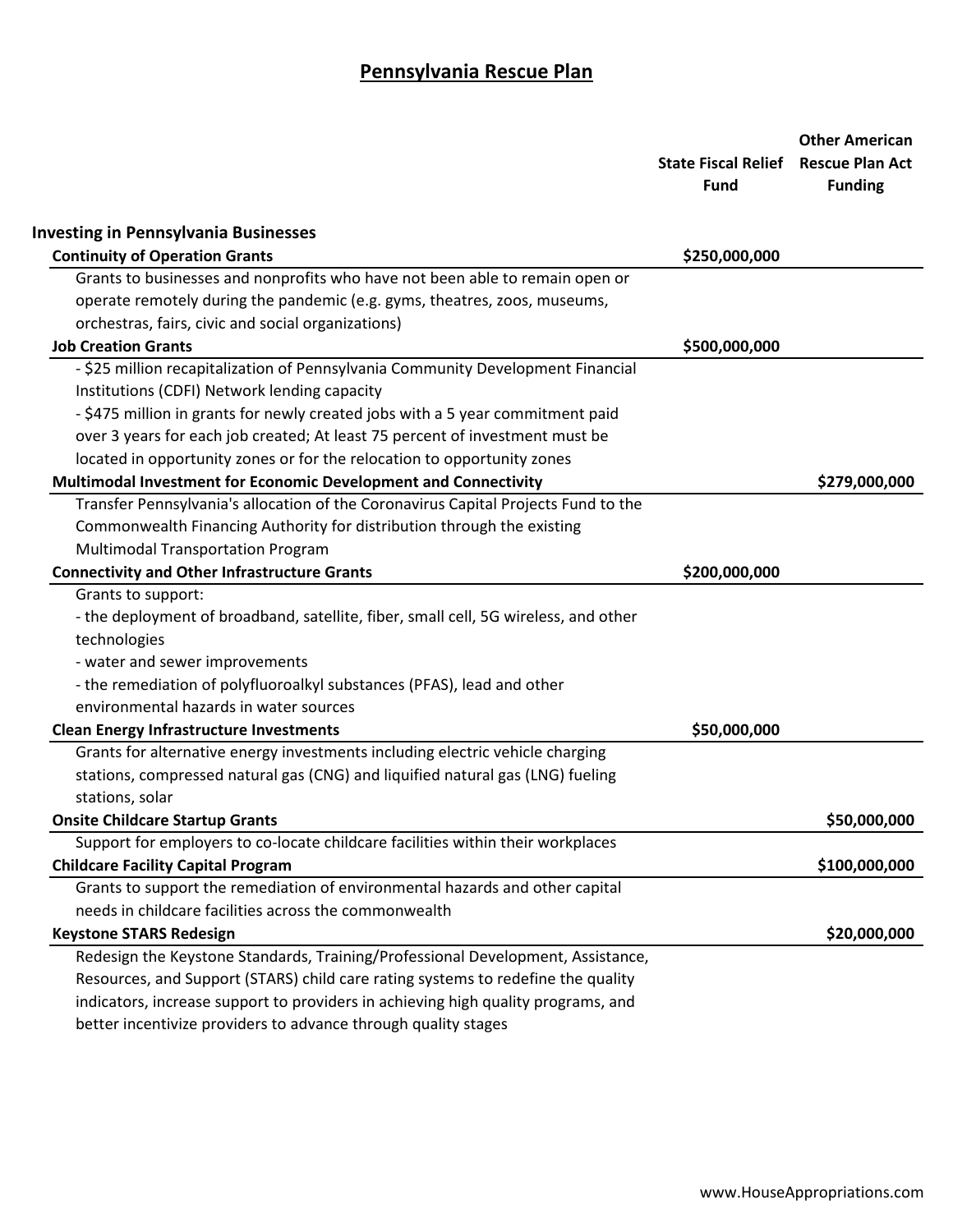|                                                                                      | <b>State Fiscal Relief Rescue Plan Act</b><br><b>Fund</b> | <b>Other American</b><br><b>Funding</b> |
|--------------------------------------------------------------------------------------|-----------------------------------------------------------|-----------------------------------------|
| <b>Public Health Infrastructure and Preparedness</b>                                 |                                                           |                                         |
| Home and Community-Based Services Workforce Investments                              |                                                           | \$510,500,000                           |
| - Direct Care Worker foundational and specialized training protecting individuals    |                                                           |                                         |
| and elevating the professionals performing this work: \$5 million                    |                                                           |                                         |
| - Public registry of agency and consumer directed providers to allow increased       |                                                           |                                         |
| choice in service providers and better align specialized worker skills with          |                                                           |                                         |
| specialized needs: \$1.5 million                                                     |                                                           |                                         |
| - \$15 per hour minimum wage for Direct Care Workers serving elderly and             |                                                           |                                         |
| persons with physical disabilities: \$374 million                                    |                                                           |                                         |
| - \$15 per hour minimum wage for Direct Support Professionals serving individuals    |                                                           |                                         |
| with intellectual disabilities and autism: \$130 million                             |                                                           |                                         |
| <b>Intellectual Disabilities Waiting List Initiative</b>                             |                                                           | \$150,000,000                           |
| Serve 1,100 individuals on the individuals with intellectual disabilities and autism |                                                           |                                         |
| emergency waitlist to enable them to live more independently in their home or a      |                                                           |                                         |
| home-like setting and participate more fully in their communities through services   |                                                           |                                         |
| that support activities of daily living, competitive employment, where desired,      |                                                           |                                         |
| and full engagement in community activities                                          |                                                           |                                         |
| <b>Intellectual Disabilities Rate Refresh</b>                                        |                                                           | \$211,000,000                           |
| To assist providers of services to individuals with intellectual disabilities and    |                                                           |                                         |
| autism and recognize the cost pressures of the pandemic, refresh the waiver fee      |                                                           |                                         |
| schedule one year earlier than planned                                               |                                                           |                                         |
| <b>Support for the LIFE Program</b>                                                  |                                                           | \$35,000,000                            |
| Invest in existing Living Independence for the Elderly (LIFE) locations and expand   |                                                           |                                         |
| locations to provide additional home and community-based service options for         |                                                           |                                         |
| elderly Medical Assistance consumers with long-term service and support needs        |                                                           |                                         |
| <b>Telehealth Access and Security Grants</b>                                         | \$25,000,000                                              |                                         |
| To maintain access to telehealth services, provide grants to providers for secure,   |                                                           |                                         |
| Health Insurance Portability and Accountability Act (HIPAA) compliant platforms      |                                                           |                                         |
| based on access limitations such as geography and specialty                          |                                                           |                                         |
| <b>Rehabilitation and Remediation Grants</b>                                         | \$250,000,000                                             |                                         |
| - \$200 million in grants for schools to remediate, retrofit for resale, or demolish |                                                           |                                         |
| school facilities                                                                    |                                                           |                                         |
| - \$50 million in grants for lead and asbestos remediation in homes and training to  |                                                           |                                         |
| increase workforce                                                                   |                                                           |                                         |
| <b>Statewide Public Health Infrastructure Investment</b>                             | \$15,000,000                                              |                                         |
| - Modernize physical plant and equipment of state operated facilities, including     |                                                           |                                         |
| Department of Military and Veterans Affairs (DMVA) Veterans' Homes                   |                                                           |                                         |
| - Modernize technological tools in state operated facilities, including electronic   |                                                           |                                         |
| health records                                                                       |                                                           |                                         |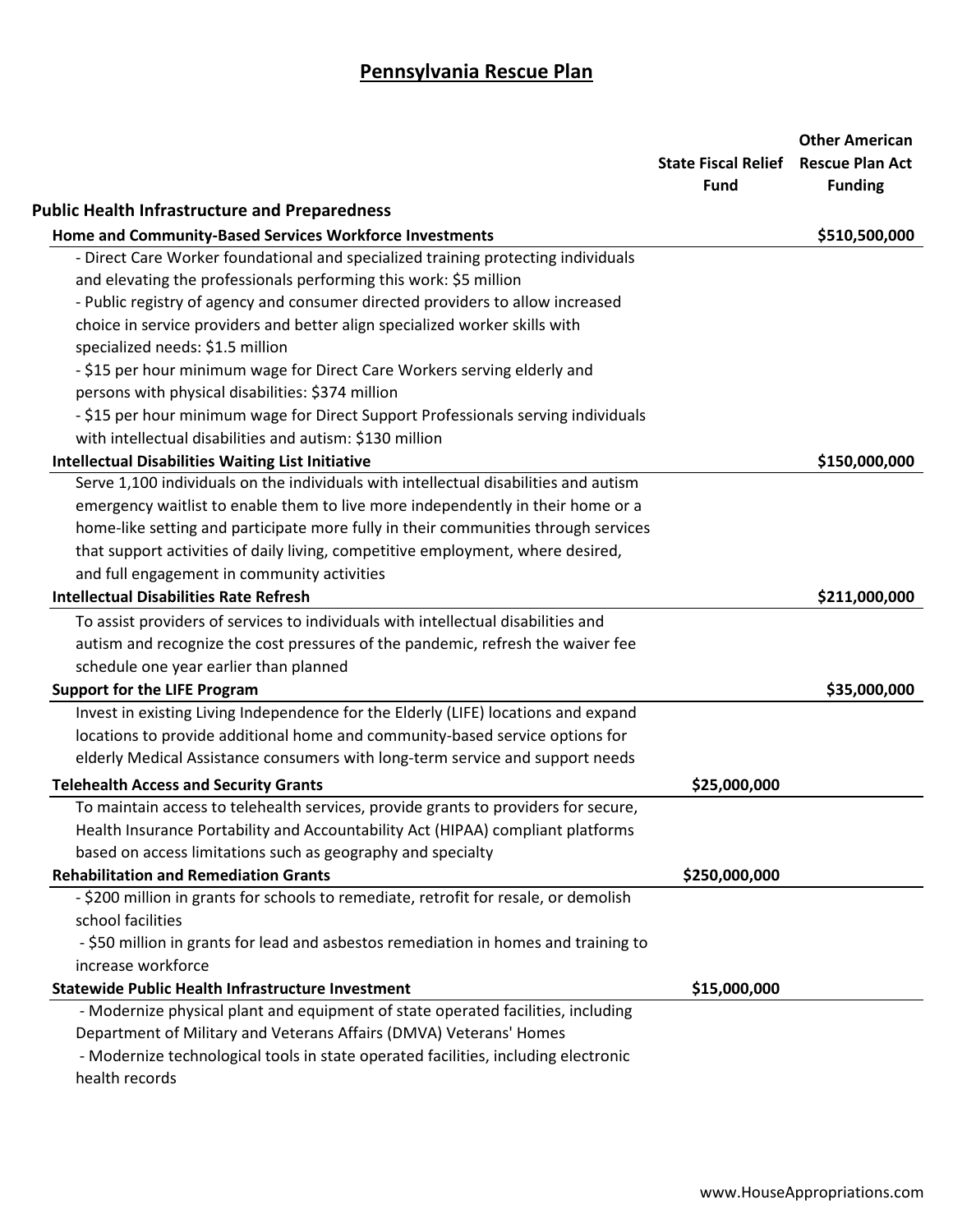|                                                                                      | <b>State Fiscal Relief</b><br><b>Fund</b> | <b>Other American</b><br><b>Rescue Plan Act</b><br><b>Funding</b> |
|--------------------------------------------------------------------------------------|-------------------------------------------|-------------------------------------------------------------------|
| <b>Biotech Investment and Relocation Initiative</b>                                  | \$75,000,000                              |                                                                   |
| Invest in companies in health care and research who commit to locate or grow in      |                                           |                                                                   |
| Pennsylvania increasing investments in innovators                                    |                                           |                                                                   |
| Primary Health Care Practitioner Loan Repayment Program Expansion                    | \$20,000,000                              |                                                                   |
| - Fund training for high demand, short-term programs (e.g. certified nurse aid,      |                                           |                                                                   |
| doula, direct support professional, dental hygiene, dental technicians, other short- |                                           |                                                                   |
| term medical training programs)                                                      |                                           |                                                                   |
| - Attract and retain high need professions including nurses, optometrists,           |                                           |                                                                   |
| psychiatrists, dentists, and obstetricians                                           |                                           |                                                                   |
| <b>Support for Pennsylvanians</b>                                                    |                                           |                                                                   |
| <b>Property Tax and Rent Relief Eligibility</b>                                      | \$250,000,000                             |                                                                   |
| One-time payment to increase eligibility to more seniors and persons with            |                                           |                                                                   |
| disabilities                                                                         |                                           |                                                                   |
| <b>PACE/PACENET Eligibility Expansion</b>                                            | \$50,000,000                              |                                                                   |
| Increase eligibility to more seniors                                                 |                                           |                                                                   |
| <b>Affordable Housing Investments</b>                                                | \$200,000,000                             |                                                                   |
| Grants to support affordable housing:                                                |                                           |                                                                   |
| - not less than 75% must be in opportunity zones                                     |                                           |                                                                   |
| - up to 25% may be provided outside of an opportunity zone (requires 25% local       |                                           |                                                                   |
| match)                                                                               |                                           |                                                                   |
| <b>First Time Home Buyer Assistance</b>                                              | \$50,000,000                              |                                                                   |
| \$500 toward down payment to be combined with other programs - 100,000 first         |                                           |                                                                   |
| time purchasers                                                                      |                                           |                                                                   |
| <b>Legal Services Pandemic Assistance</b>                                            | \$10,000,000                              |                                                                   |
| Continued investments in supports for legal advocacy and representation for          |                                           |                                                                   |
| clients in areas such as housing, utilities, and employment cases                    |                                           |                                                                   |
| <b>Hazard Pay for Front Line Workers</b>                                             | \$250,000,000                             |                                                                   |
| \$500 payments to 250,000 front line retail workers and 250,000 front line health    |                                           |                                                                   |
| care workers making less than \$20 per hour                                          |                                           |                                                                   |
| <b>Reinstate and Expand Childcare Retention Grants</b>                               |                                           | \$50,000,000                                                      |
| Reinstate and expand Education and Retention Award (ERA) program to                  |                                           |                                                                   |
| incentivize high-quality educators to pursue professional development                |                                           |                                                                   |
| opportunities to increase access to high-quality education for our children and      |                                           |                                                                   |
| help retain high-quality early childhood educators                                   |                                           |                                                                   |
| High-Demand and Adult Learner PHEAA grants                                           | \$25,000,000                              |                                                                   |
| Support programs at PHEAA that help students train for in-demand occupations         |                                           |                                                                   |
| like energy, health professions, advanced materials and manufacturing. Expand        |                                           |                                                                   |
| the number students and expand to other in-demand professions. Provide               |                                           |                                                                   |
| additional support for adult learners going back to school or changing careers       |                                           |                                                                   |